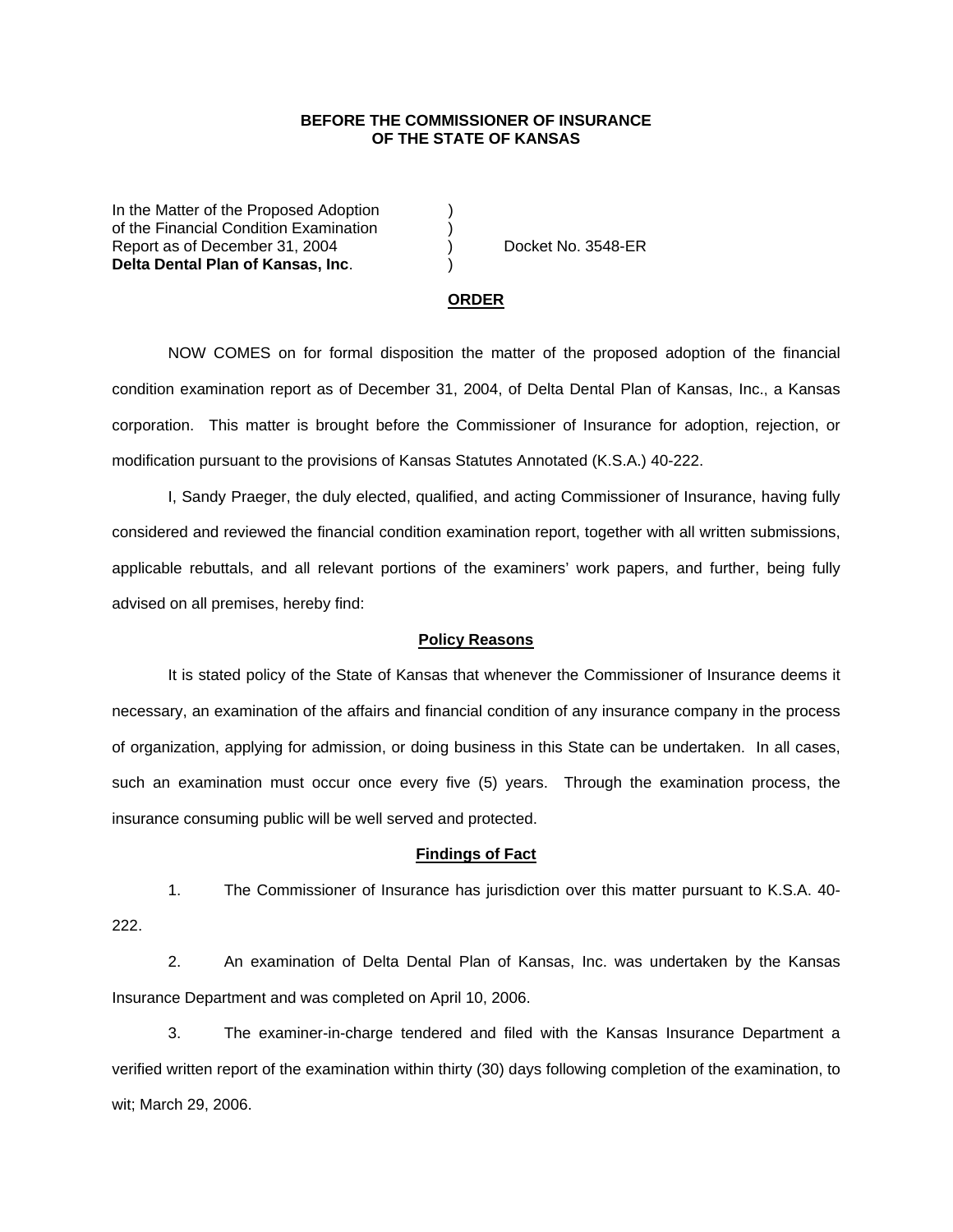4. Following receipt of the verified report, the Kansas Insurance Department transmitted the report to Delta Dental Plan of Kansas, Inc. on April 11, 2006, with a duly executed notice advising the company of its opportunity to prepare and submit to the Kansas Insurance Department a written submission or rebuttal with respect to any and all matters contained in the report. Delta Dental Plan of Kansas, Inc. was further advised that any written submission or rebuttal needed to be filed with the Kansas Insurance Department no later than thirty (30) days after receipt of the verified report.

 5. Delta Dental Plan of Kansas, Inc. filed a written acceptance of the verified report on May 10, 2006.

6. Based upon the written submission tendered by Delta Dental Plan of Kansas, Inc., the company took no exceptions to matters contained in the verified report.

 7. Within thirty (30) days of the end of the time period allowed for written submission or rebuttal, the Commissioner of Insurance fully reviewed the report, together with all written submissions and rebuttals provided by Delta Dental Plan of Kansas, Inc.. The Commissioner of Insurance further reviewed all relevant workpapers.

 8. No other written submissions or rebuttals were submitted by Delta Dental Plan of Kansas, Inc..

# **Conclusion of Law**

9. K.S.A. 40-222(k)(2) provides:

"Within 30 days of the end of the period allowed for the receipt of written submissions or rebuttals, the commissioner shall fully consider and review the report, together with any written submissions or rebuttals and any relevant portions of the examiners workpapers and enter an order:

- (A) Adopting the examination report as filed or with modification or corrections. If the examination report reveals that the company is operating in violation of any law, regulation or prior order of the commissioner, the commissioner may order the company to take any action the commissioner considers necessary and appropriate to cure such violations; or
- (B) rejecting the examination report with directions to the examiners to reopen the examination for purposes of obtaining additional data, documentation or information, and refiling pursuant to subsection (k); or
- (C) call and conduct a fact-finding hearing in accordance with K.S.A. 40-281 and amendments thereto for purposes of obtaining additional documentation, data, information and testimony."